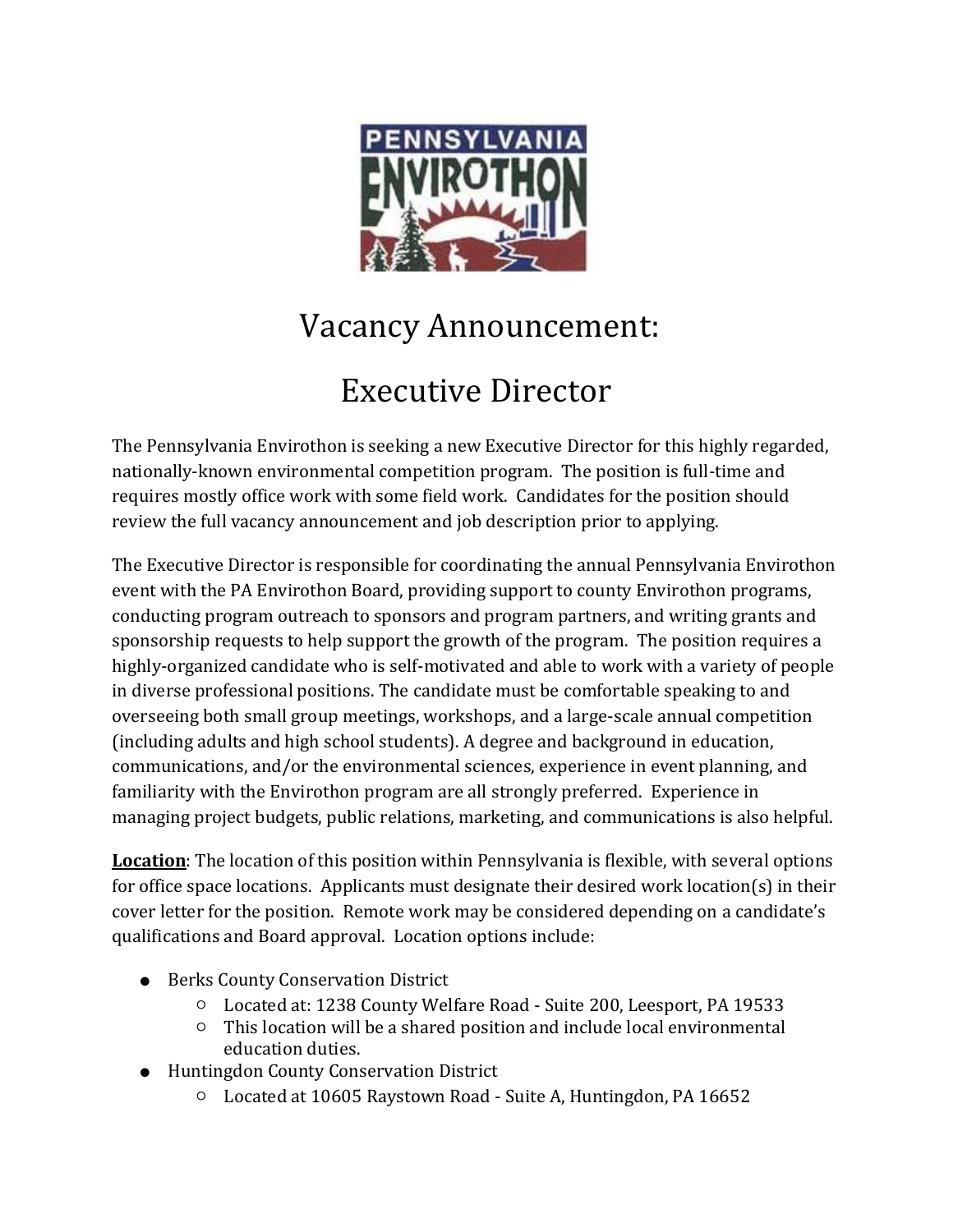- This location will be 100% Pennsylvania Envirothon and can only accommodate remote work for an employee within the vicinity of the District office.
- Indiana County Conservation District
	- Located at 435 Hamill Road, Indiana, PA 15701
	- This location may be a shared position and include duties as the Program Coordinator for the Indiana County Envirothon.
- Mifflin County Conservation District (address, city, PA zip code)
	- Located at: 20 Windmill Hill #4, Burnham, PA 17009.
	- This location will be a shared position and include local environmental education duties.
- Snyder County Conservation District
	- Located at 10541 US-522, Middleburg, PA 17842
	- This location will be a shared position and include nutrient management job duties.

**Required Travel:** The Executive Director is expected to attend monthly board meetings to be held in either Centre, Mifflin, or Snyder Counties. There are also occasional required meetings to attend across the Commonwealth, and regular, required partner agency meetings in Harrisburg, PA. Attendance at the annual Pennsylvania Envirothon event is also required for the duration of the event. In addition, there may be annual trips across the US and possibly internationally for the National Conservation Foundation Envirothon event. Some of the travel will include overnight stays. Remote work may be acceptable for day-to-day work, subject to Board approval.

**Salary/Benefits:** \$40,000 - \$48,000, commensurate with education and experience, plus a generous benefits package including healthcare coverage, paid time off, paid holidays, and retirement.

**How to Apply:** Interested candidates must submit a cover letter and resume to: **paenvirothon@gmail.com**.

**Deadline:** All application materials must be received by July 14, 2021. Interviews will be conducted in-person on July 22 at the Snyder County Conservation District office in Middleburg, PA.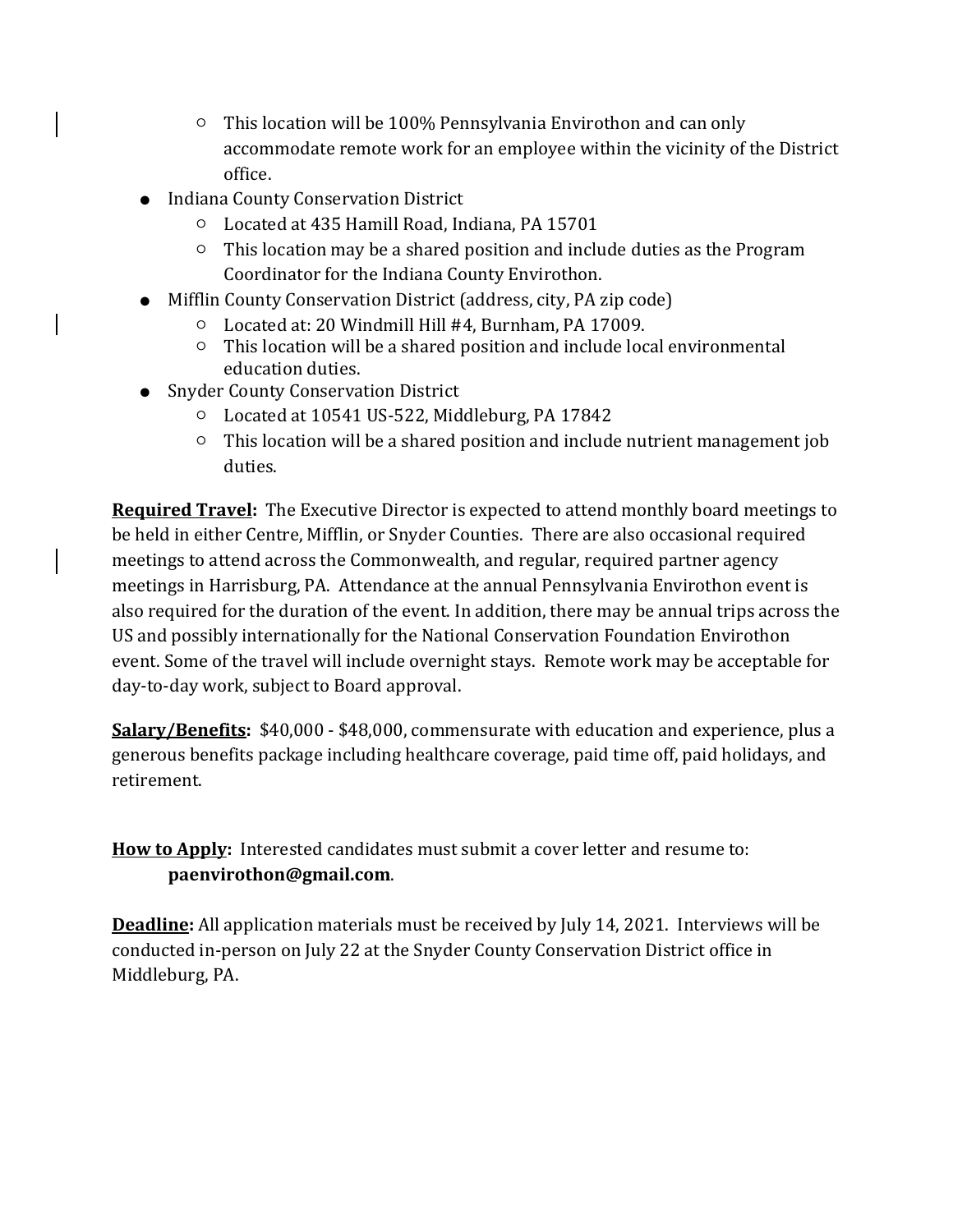

**Pennsylvania Envirothon Inc., N.P.**

### Executive Director Job Description

#### **JOB GOALS**

The goals of this position are to:

- 1. Coordinate and implement the policy decisions made by the Pennsylvania Envirothon Board of Directors;
- 2. Assist conservation districts with county Envirothon program development and implementation; and
- 3. Act as a liaison between the Pennsylvania Envirothon Board of Directors and the Envirothon sponsors, cooperating agencies, and the National Conservation Foundation (NCF) Envirothon.

#### **JOB DUTIES**

The Pennsylvania Envirothon Executive Director will:

- 1. Serve as the primary organizer of the annual Pennsylvania Envirothon competition including attending and leading the annual Pennsylvania Envirothon event.
- 2. Distribute general Envirothon information (brochures, website, app, etc.) and other related material upon request, and coordinate such efforts with the appropriate Board members.
- 3. Act as the main contact person between the selected host competition site(s) and the Pennsylvania Envirothon.
- 4. Promote the Pennsylvania Envirothon Program through newspapers, radio, television, social media, workshops, speaking engagements, and other appropriate events as approved by the Board of Directors.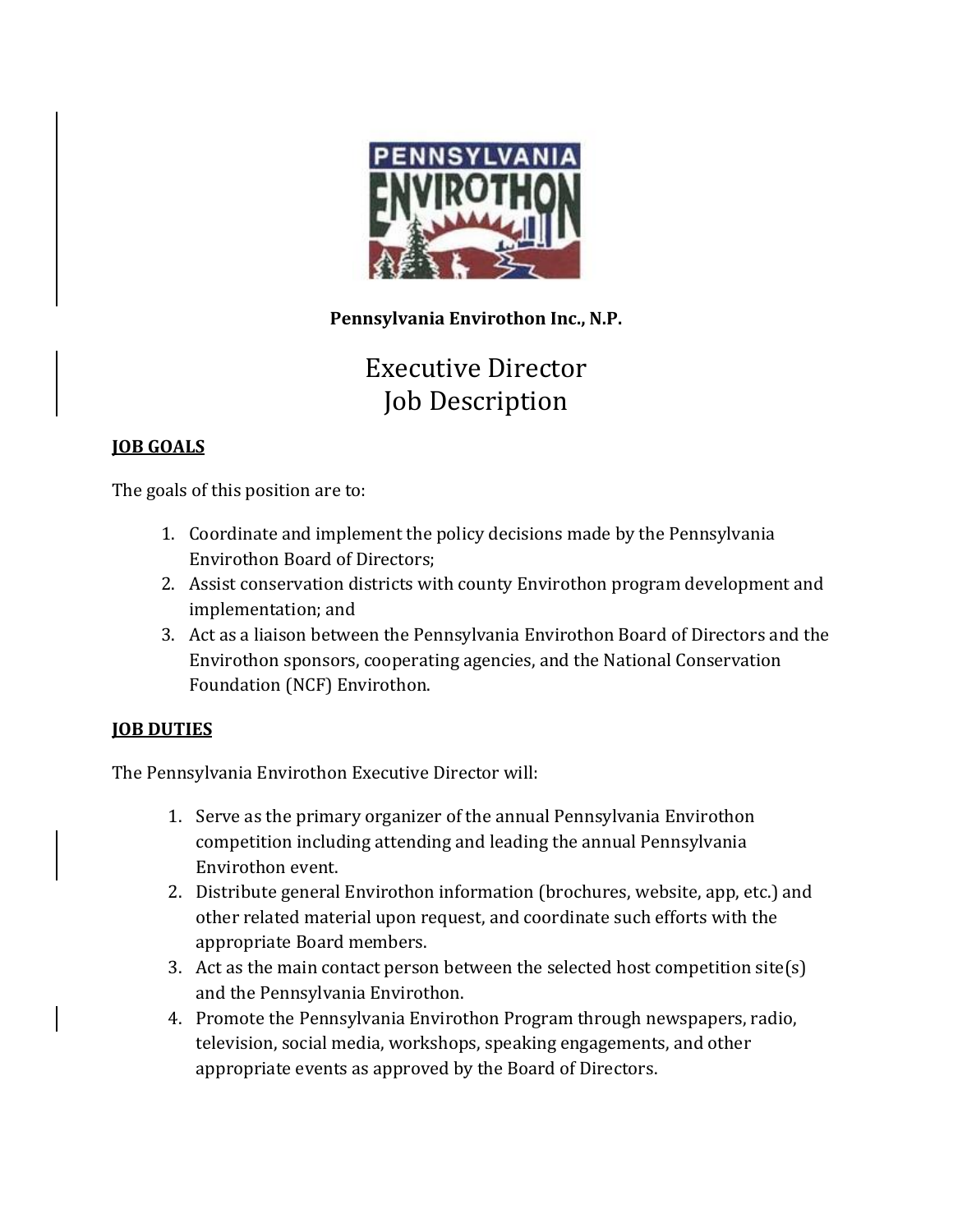- 5. Publish a semi-annual Envirothon newsletter for Envirothon teachers, sponsors, school administrators, and cooperating agencies.
- 6. Conduct outreach activities to increase student participation in the Pennsylvania Envirothon, and implement the program's Growth Strategy.
- 7. Maintain communications with the Pennsylvania Department of Education to ensure that Envirothon goals are consistent with current state educational requirements.
- 8. Work with the Envirothon cooperating agencies to assist in the annual development of goals and objectives, essential learning topics, and topic-related tests for use at both county and state Envirothon events.
- 9. Assist county conservation districts in obtaining and distributing reference materials related to Envirothon subject matter. Provide annual training and regular program updates for county Envirothon coordinators. As requested, assist with county events (e.g. administer testing stations, etc.).
- 10. Prepare annual evaluation forms for the Pennsylvania Envirothon event for student participants, their advisors, and event volunteers. Compile feedback and report findings and recommendations for improvement to the Board of Directors.
- 11. Coordinate and attend the monthly meetings of the Envirothon Board of Directors; distribute meeting notices, work with the Board Chair to develop the meeting agendas, and conduct follow-up activities after monthly meetings.
- 12. Maintain communications with the NCF Envirothon to ensure that the State Envirothon goals are consistent with its requirements. This may include attending summer and winter meetings at various locations across North America, working with committees, serving as an officer on the Operating Committee, and assisting at the annual NCF Envirothon event.
- 13. Maintain the Pennsylvania Envirothon office (office hours, files, supplies, inventory, etc.) and website (perform basic updates to resource pages, post newsletters, results of annual competition, sponsor listings, etc.).
- 14. Apply for grant and sponsorship opportunities, and manage grant project budgets and deliverables; prepare annual programmatic and financial reports for grants, etc.
- 15. Perform other tasks as assigned by the Board of Directors in support of Envirothon goals.

### **REQUIRED KNOWLEDGE, SKILLS, AND ABILITIES**

1. Bachelor's Degree in Education (preferably with an emphasis in natural/environmental science), Environmental Studies/Science, Communications, or a related field; or equivalent experience (Please explain equivalent experience in cover letter.)